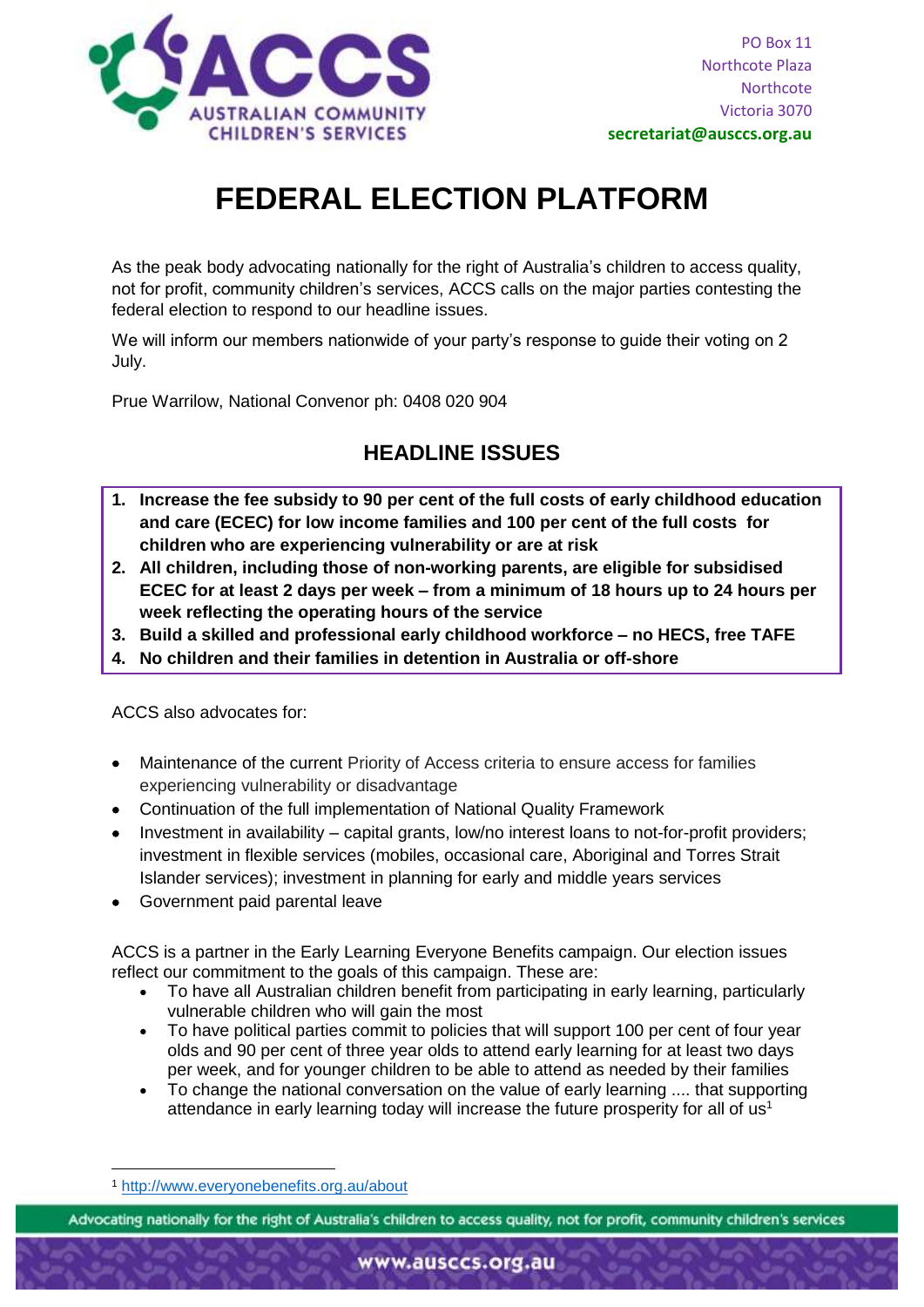

## **EVIDENCE FOR THE SOCIAL AND ECONOMIC BENEFITS OF OUR POLICIES**

#### **1. Increase the fee subsidy to 90% of the full costs of early childhood education and care (ECEC) for low income families and 100% of the full costs for families who are experiencing vulnerability or are at risk**

Low income or other forms of social disadvantage should not determine children's access to high quality ECEC.

#### **Evidence**

Children are active learners from birth; the early years are a crucial time for the development of brain architecture; and early learning experiences have lifelong impacts on wellbeing and learning outcomes<sup>2</sup>. There are well documented significant benefits on children's learning and development from participation in quality early learning settings<sup>3</sup>.

In Australia access to and utilisation of ECEC services by families from disadvantaged backgrounds is already lower than families from more advantaged backgrounds<sup>4</sup>. The cost of attending ECEC services is a contributing barrier for these families.

It is a real and unacceptable risk that if high quality ECEC is not universally available, families experiencing vulnerability, who often have less resources, including financial resources, may have to decrease or cease their child's attendance at ECEC services.

For families facing challenges in their everyday lives participation in ECEC services acts as a protective factor for children. ECEC services provide a soft, safe entry point for families where they can connect and build relationships with other children and adults. This builds resilience and strengthens families and communities.

#### **Return on investment**

While learning outcomes for each and every child are of paramount importance, the benefits of substantial and well directed investment in the early years go well beyond this.

*[ECEC] brings a wide range of benefits, for example, better child well-being and learning outcomes as a foundation for lifelong learning; more equitable child outcomes and reduction of poverty; increased intergenerational social mobility; more female labour market participation; increased fertility rates …. and better social and economic development for the society at large. (OECD, 2012, p. 9)*

Analysis of a number of different cost/benefit studies of ECEC participation show that on average "*for every dollar invested, the return ranges from roughly 1.5 to almost 3 dollars,*  with the benefit ratio for disadvantaged children being in the double digits"<sup>5</sup>.

**.** 

<sup>2</sup> Moore, T, (2014), *Understanding the nature and significance of early childhood: New evidence and its implications,* Presentation at Centre for Community Child Health seminar Investing in Early Childhood —the future of early childhood education and care in Australia The Royal Children's Hospital, Melbourne, 25 July 2014

<sup>3</sup> OECD (2012), *op. cit.* and Elliot, A, (2006), *Early Childhood Education Pathways to quality and equity for all children,* Camberwell: ACER.

<sup>4</sup> Centre for Community Child Health, (2014), *Policy Brief* No 26 : *The future of early childhood education and care services in Australia*

<sup>5</sup> Alexander, C, Ignjatovic, D, (2012)*, Special Report T D economics early childhood education has widespread and long lasting benefits*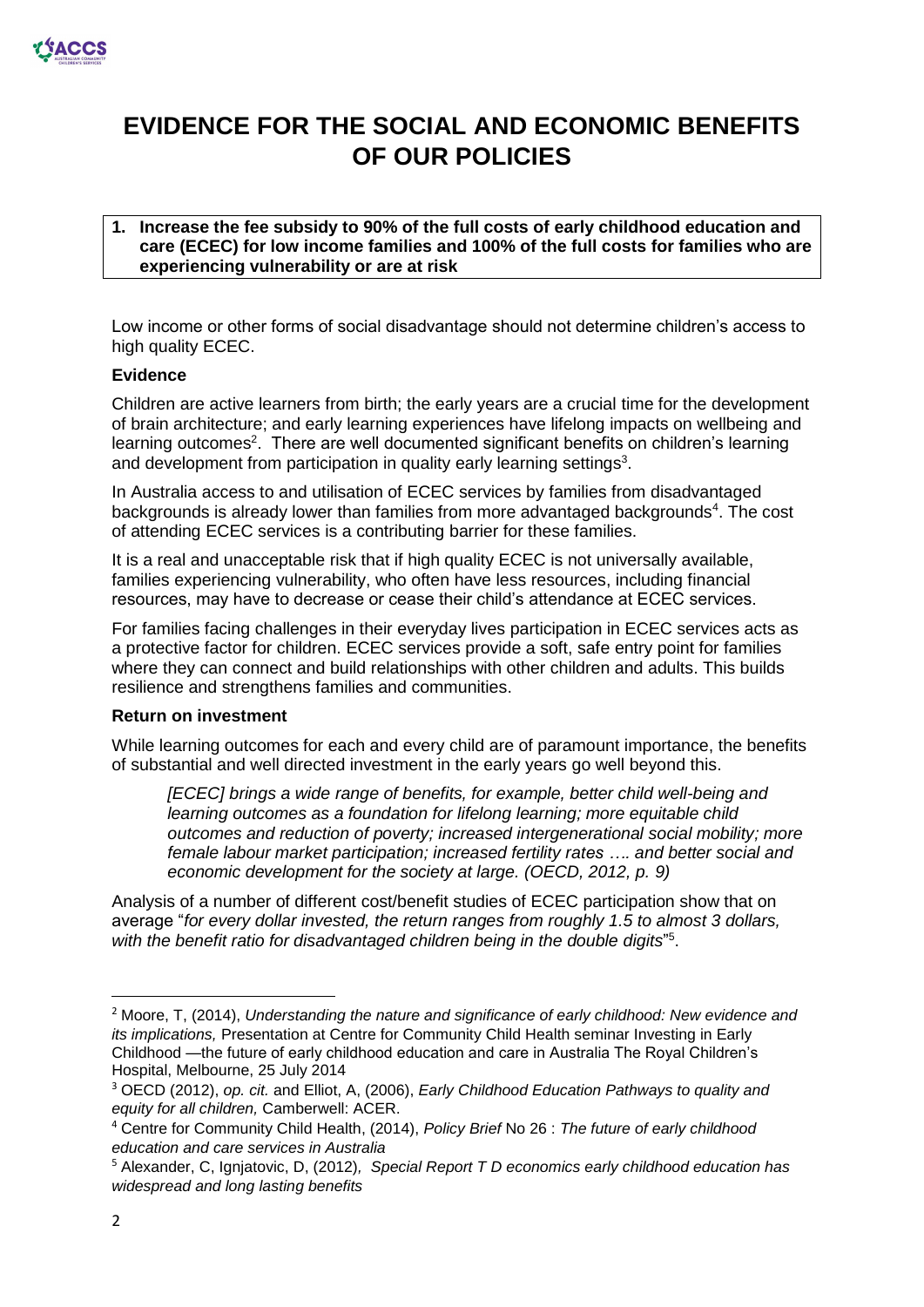

Unless we provide adequate funds and priority of access for children experiencing vulnerability and disadvantaged circumstances we will continue to bear the short and long term financial costs of out of home care, poor educational outcomes, and costly interventions and remediation all of which are more expensive and less effective than prevention and protection that quality early and middle childhood education and care services can provide.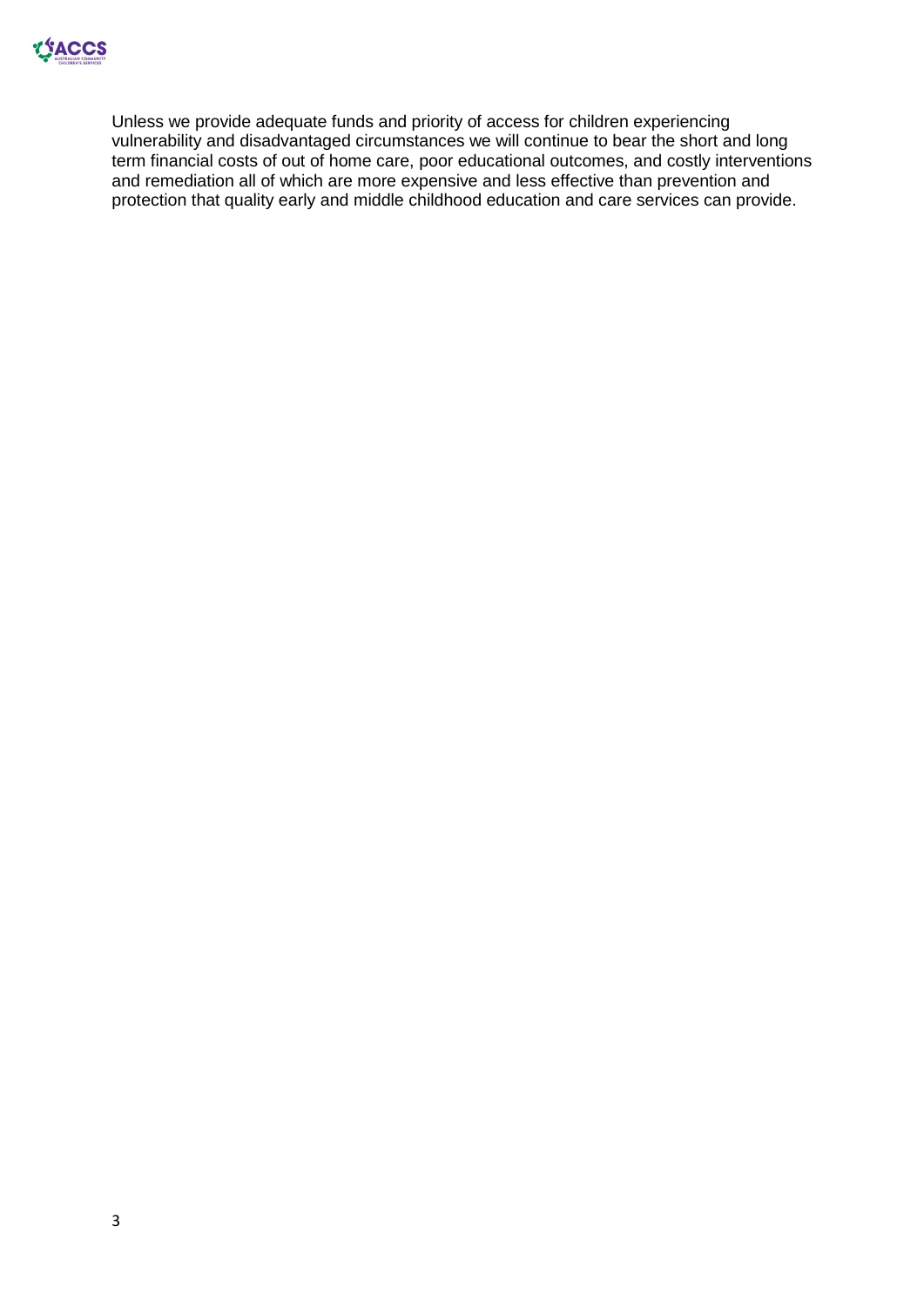

#### **2. All children, including those of non-working parents, are eligible for subsidised ECEC for at least two days per week - from a minimum of 18 hours up to 24 hours per week reflecting the operating hours of the service**

All children should be entitled in their own right to access two days of ECEC. This is even more imperative for children who may be experiencing vulnerability or be at risk.

#### **Evidence**

#### *International longitudinal research*

There are a number of significant longitudinal studies of ECEC programs that demonstrate these programs are effective in improving outcomes for young children, particularly those children who are from families that may be experiencing vulnerability (High Scope Perry Preschool Study USA, EPPE UK, Headstart USA).

The Australian Government has noted that these programs "were found to deliver significant benefits, such as improved cognitive and social development, better transitions to school and reduced need for remedial education and, in the longer-term, higher rates of school completion and employment and reduced criminal activity"<sup>6</sup> .

#### *The importance of the first 1,000 days*

There is an increasing body of evidence that shows the importance of 'getting it right' for children and families in the first 1000 days of a child's life from conception to 2 years of age. Prof Kerry Arabena notes that "when a baby's development falls behind the norm during the first years of life, it is then much more likely to fall behind even further in subsequent years than to catch up with those who have had a better start in life"7. She further comments that "we need to change the early childhood agenda from one of school preparation to one that addresses developmental delays early, so children are better prepared for school"<sup>8</sup>.

#### *Research shows the optimum dose of ECEC per week to make a difference*

International best practice shows that child and family outcomes improve for children who are vulnerable or at risk with regular participation in good quality ECEC programs, with greater benefits generally arising from larger 'doses' of participation<sup>9</sup>. Research suggests that two full days per week is a minimum.

#### **Return on investment**

PwC's 2014 report on the return on investment in quality ECEC services on the wider economy shows that active investment in increasing access to ECEC services for children who are experiencing vulnerability would result in "an estimated \$7.0 billion to \$9.3 billion increase in Australia's GDP in net present value terms"<sup>10</sup> .

**.** 

<sup>6</sup> Council of Australian Governments (2009), *Investing in the Early Years - A National Early Childhood Development Strategy*, p. 9.

<sup>7</sup> Prof Kerry Arabena (2015), *The Australian Model of The First 1000 Days program: Building health and wellbeing outcomes for our families and communities*, p. 20.

<sup>8</sup> Prof Kerry Arabena (2014), *The First 1000 Days: catalysing equity outcomes for Aboriginal and Torres Strait Islander children*, Medical Journal of Australia 2014; 200(8) 442.

<sup>9</sup> Wise et al (2005)*The Efficacy of Early Childhood Interventions*, AIFS Melbourne

Mathers et al (2014) *Sound Foundations, A Review of the Research Evidence on Quality of Early Childhood Education and Care for Children Under Three* University of Oxford UK

<sup>10</sup> PwC (2014), *Putting a value on early childhood education and care in Australia*, p. 4.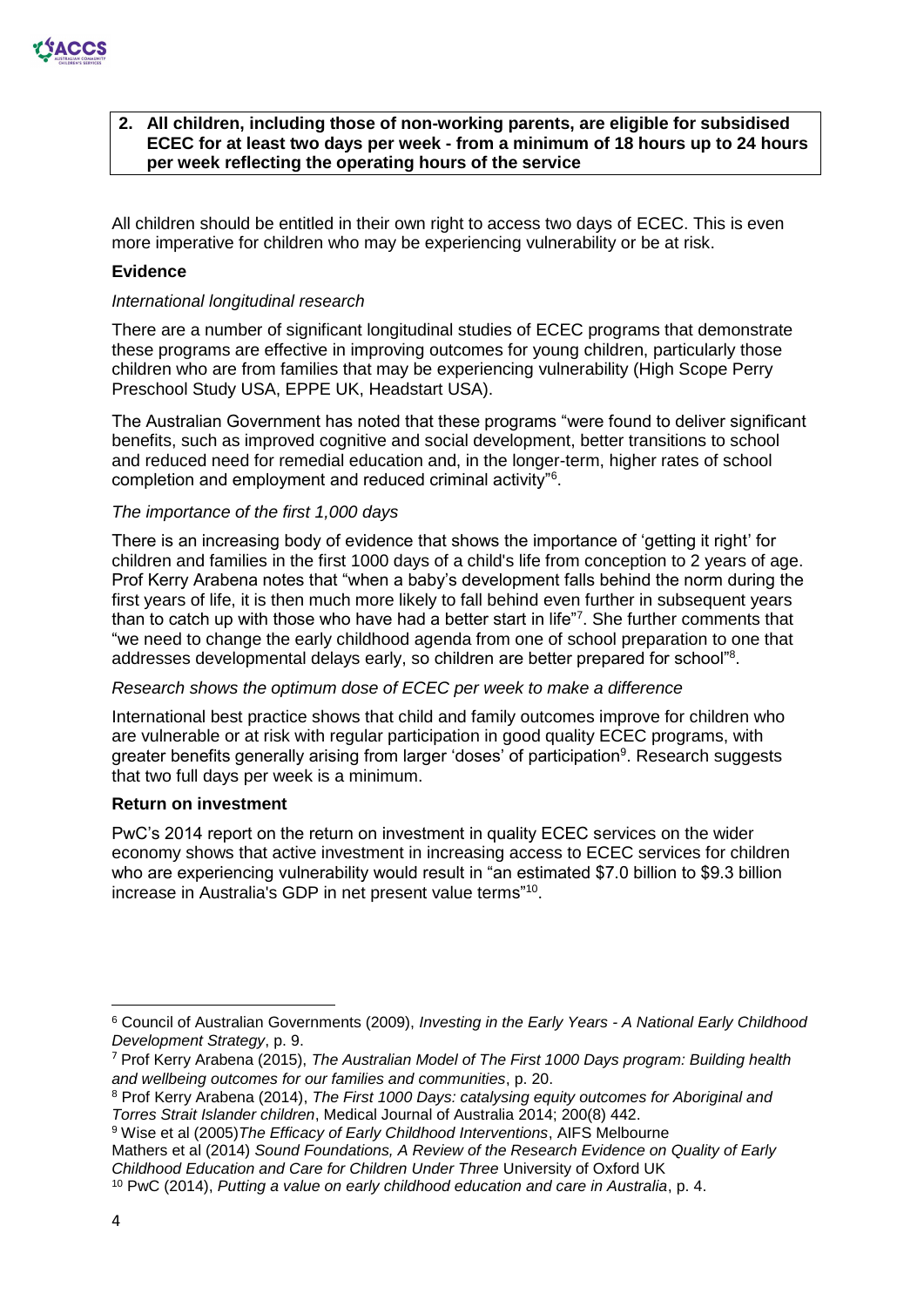

#### **3. Build a skilled and professional early childhood workforce – no HECS, free TAFE**

ACCS believes that ECEC qualifications should be provided free through TAFE and tertiary institutions.

#### **Evidence**

Specialist qualifications give Early Childhood Educators the skills and knowledge base they need to work with children and families positively and effectively<sup>11</sup>.

The Australian Government has recognised the importance of Early Childhood Educators with relevant qualifications in its *Early Years Workforce Strategy 2013-*2016 that sets ambitious workforce upskilling targets that support the National Quality Framework (NQF). To continue working towards meeting the NQF workforce targets to 2020 more Early Childhood Diploma and Degree qualified Educators are required.

#### **Return on investment**

Significant investment is required to attract, train and retain a highly qualified, knowledgeable ECEC workforce<sup>12</sup>.

*"Expanding access to services without attention to quality will not deliver good outcomes for children or the long-term productivity benefits for society. Furthermore, research has shown that if quality is low, it can have long-lasting detrimental effects on child development, instead of bringing positive effects" (OECD 2012, p. 9)*<sup>13</sup>

University of Melbourne research (2013) shows that children who attended ECEC programs led by Early Childhood Educators with specialist qualifications "are up to 40% ahead of their peers in NAPLAN testing by Year 3"<sup>14</sup>.

 $\overline{a}$ <sup>11</sup> Centre for Community Child Health, (2006*), Policy Brief No 2, Quality in Children's Services*

<sup>12</sup> Centre for Community Child Health (July 2013), *Policy Brief No 25, Assessing the quality of ECEC* <sup>13</sup> OECD (2012) *Starting Strong III – A Quality Toolbox for Early Childhood Education and Care*  [http://www.oecd.org/edu/school/startingstrongiii-](http://www.oecd.org/edu/school/startingstrongiii-aqualitytoolboxforearlychildhoodeducationandcare.htm)

[aqualitytoolboxforearlychildhoodeducationandcare.htm](http://www.oecd.org/edu/school/startingstrongiii-aqualitytoolboxforearlychildhoodeducationandcare.htm)

<sup>14</sup> Warren, D & Haisken-DeNew, JP, (2013), *Early bird catches the worm: The Causal impact of preschool participation and teacher qualifications on Year 3 NAPLAN cognitive tests*, Melbourne Institute of Applied Economic and Social Research, University of Melbourne, p. 34, in *State of Early Learning in Australia Report 2016*, (2016), Early Learning, Everyone Benefits campaign, p. 12.